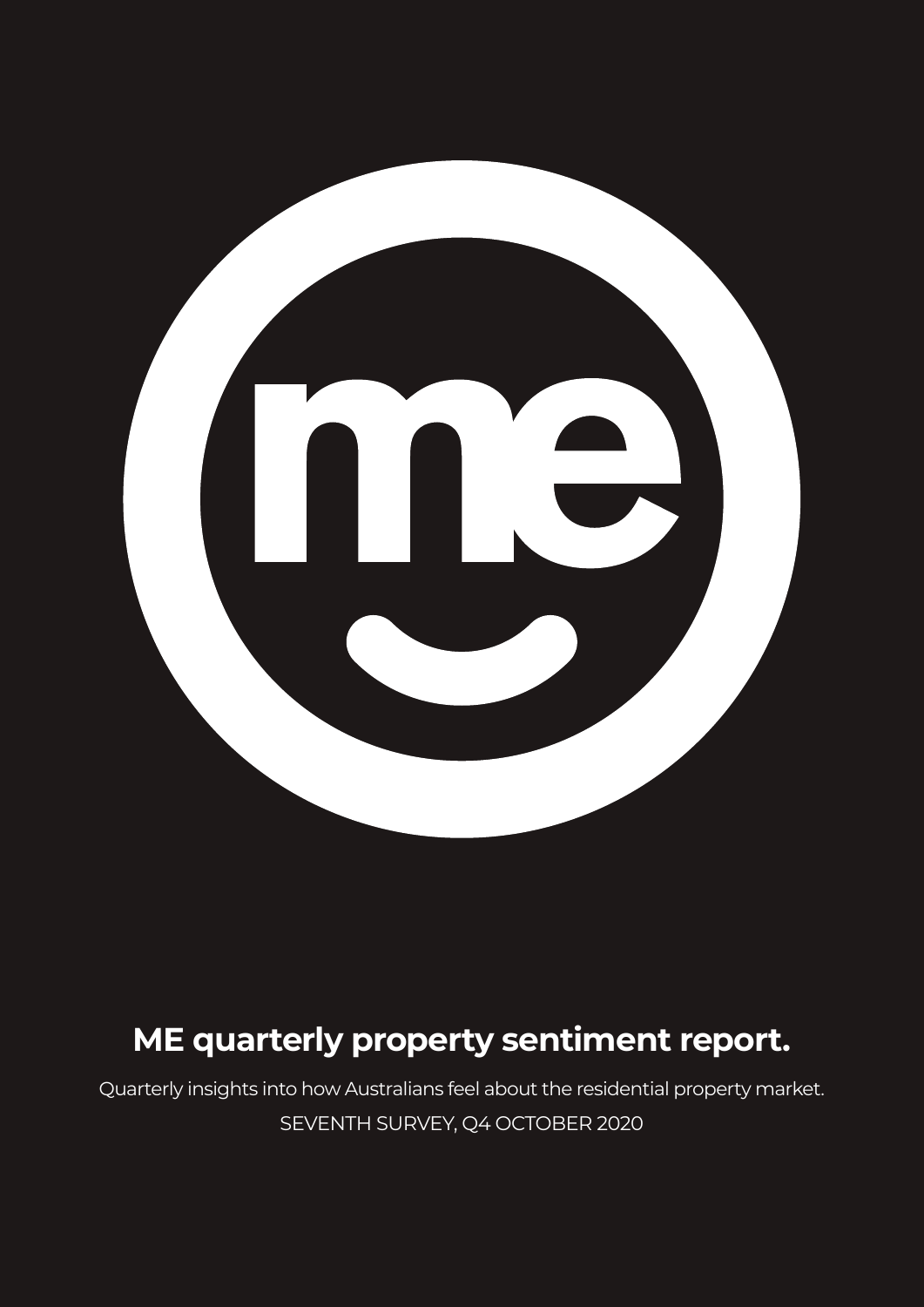# **About this snapshot**

The *ME Quarterly Property Sentiment Report* provides timely insights into the sentiment of Australians towards the residential property market based on a survey of 1,000 Australian adults in the property market who do not work in the market research or public relations industries.

The survey is designed, developed and produced quarterly by industry super fund-owned bank ME with fieldwork conducted by Pure Profile.

This edition presents the findings from the seventh edition – Q4 of the 2020 calendar year, conducted in October 2020.

The report tracks changes overtime in property sentiment and in doing so, highlights the ongoing – and potentially shifting – differences between ages, locations, property status, intentions and experiences in terms of:

- **•** overall property market sentiment
- **•** price expectations
- **•** impacts on future property plans
- **•** impacts on finances, wealth, and savings behaviour
- **•** perceived worries and opportunities
- **•** impact of recent events

For analysis, the sample is broken down into investors, owner occupiers and first home buyers in the following proportions to provide accurate results within each cohort:

583 – Owner occupied property owners

- 314 Investment property owners
- 255 First home buyers

The data has been weighted to be nationally representative across age, gender, and location.

### **For further information.**

#### **Jennifer Timm**  Public Relations Manager

T 0403 369 707

E jennifer.timm@mebank.com.au

Level 28, 360 Elizabeth Street Melbourne, VIC 3000 Australia

**mebank.com.au**

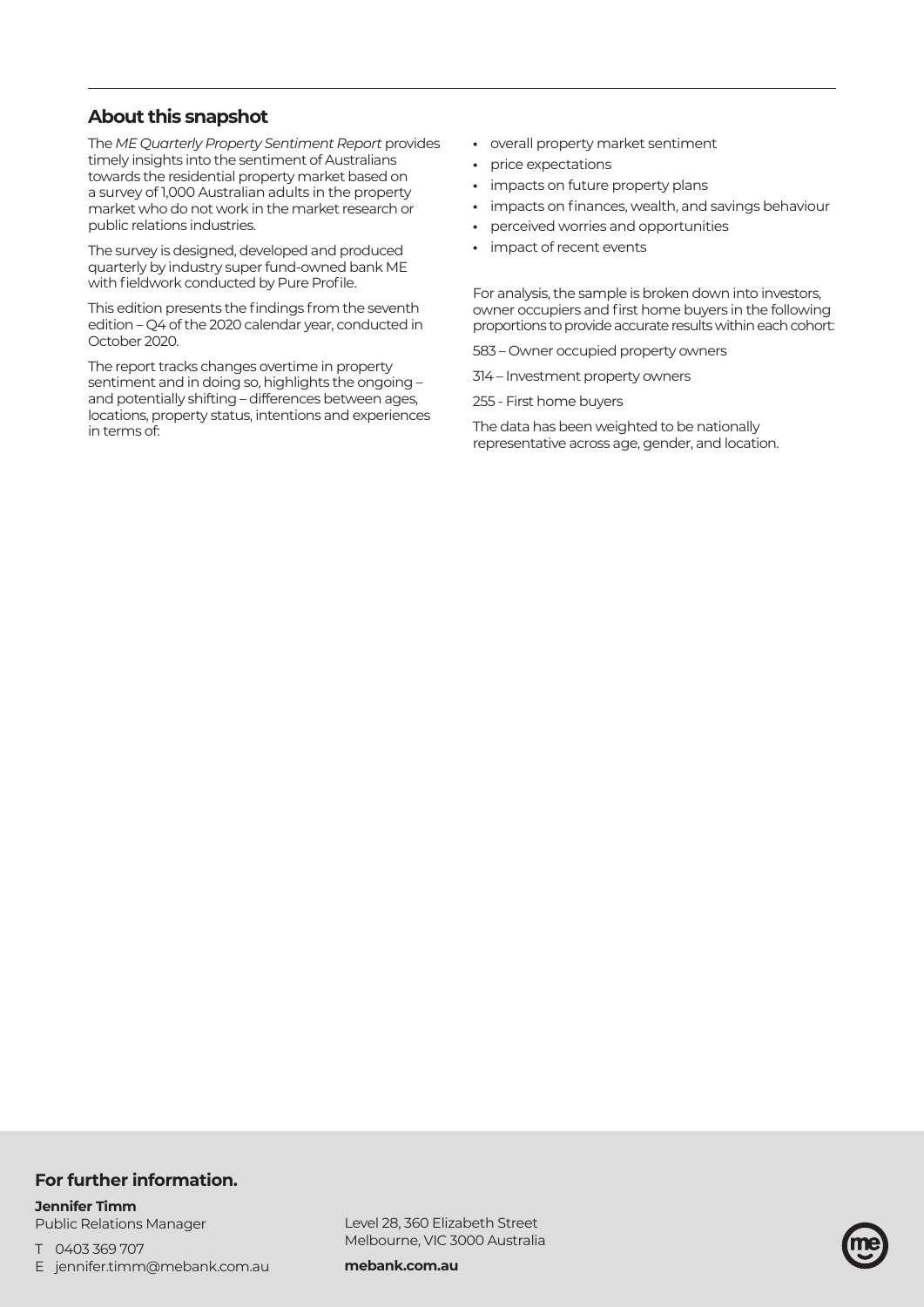# **Overall property sentiment**

Positive property sentiment increased three percentage points in October (Q4) compared to June (Q3) this year. Sentiment varies by age, property status and property intentions.

### Figure 1. **Overall property sentiment**

*Overall, how do you feel about the property market?*

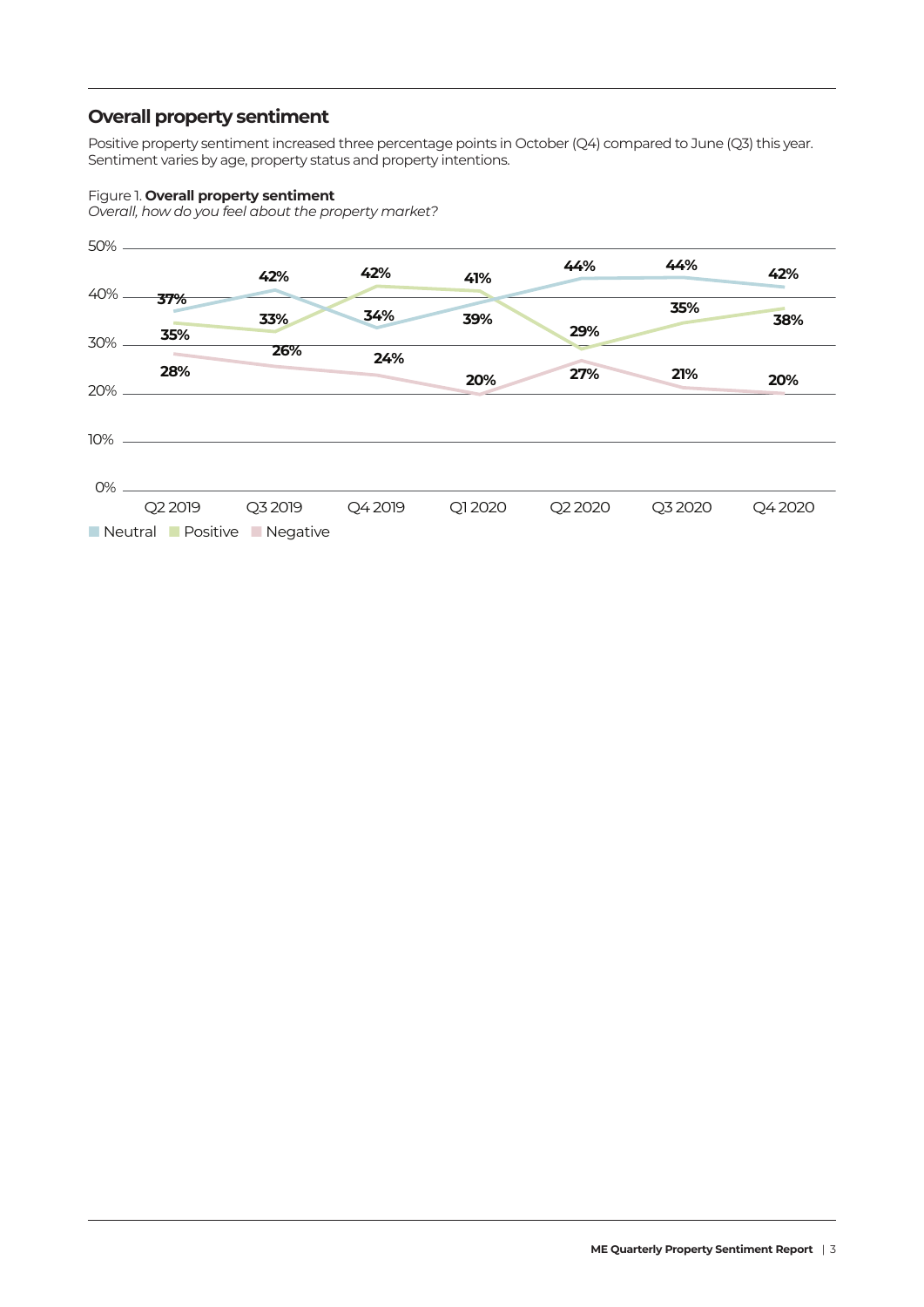# Figure 2. **Property sentiment by age**

*Overall, how do you feel about the property market?*

|         | 18-24 years |    |    |
|---------|-------------|----|----|
| Q2 2019 | 42          | 29 | 29 |
| Q3 2019 | 34          | 36 | 30 |
| Q4 2019 | 39          | 28 | 33 |
| Q12020  | 46          | 36 | 18 |
| Q2 2020 | 38          | 37 | 25 |
| Q3 2020 | 35          | 48 | 17 |
| Q42020  | 43          | 38 | 19 |
|         | 25-39 years |    |    |
| Q2 2019 | 42          | 30 | 28 |
| Q3 2019 | 38          | 33 | 29 |
| Q42019  | 51          | 25 | 24 |
| Q12020  | 43          | 35 | 22 |
| Q2 2020 | 37          | 37 | 26 |
| Q3 2020 | 40          | 37 | 23 |
| Q42020  | 38          | 38 | 25 |
|         | 40-54 years |    |    |
| Q2 2019 | 27          | 41 | 32 |
| Q3 2019 | 30          | 47 | 23 |
| Q4 2019 | 44          | 37 | 20 |
| Q1 2020 | 40          | 38 | 22 |
| Q2 2020 | 25          | 47 | 28 |
| Q3 2020 | 29          | 44 | 26 |
| Q42020  | 39          | 40 | 21 |
|         |             |    |    |

### **55–74 years**

| $Q22019$ 31 |    | 44 | 25 |
|-------------|----|----|----|
| Q3 2019     | 29 | 46 | 24 |
| Q4 2019     | 32 | 42 | 26 |
| Q12020      | 39 | 46 | 15 |
| Q2 2020     | 20 | 50 | 31 |
| Q3 2020     | 33 | 51 | 15 |
| Q42020      | 36 | 48 | 16 |
|             |    |    |    |

### **75+ years**

| Q2 2019 | 27 |     |     | 51  |     | 22                       |  |
|---------|----|-----|-----|-----|-----|--------------------------|--|
| Q3 2019 | 33 |     |     | 57  |     | 10                       |  |
| Q42019  | 39 |     |     | 40  |     | 21                       |  |
| Q12020  | 36 |     |     | 47  |     | 17                       |  |
| Q2 2020 | 23 |     | 56  |     |     | 21                       |  |
| Q3 2020 | 34 |     |     | 49  |     | 17                       |  |
| Q42020  | 33 |     |     | 56  |     | $\overline{\phantom{1}}$ |  |
|         |    |     |     |     |     |                          |  |
|         | O% | 20% | 40% | 60% | 80% | 100%                     |  |
|         |    |     |     |     |     |                          |  |

■ Positive ■ Neutral ■ Negative

### Figure 3. **Property sentiment by property status**

*Overall, how do you feel about the property market?*

|         |                 | <b>First Home Buyer</b> |     |     |    |     |                  |  |
|---------|-----------------|-------------------------|-----|-----|----|-----|------------------|--|
| Q2 2019 | 27              |                         | 38  |     |    |     | 35               |  |
| Q3 2019 | 27              |                         | 38  |     |    |     | 35               |  |
| Q42019  | 30              |                         | 37  |     |    |     | 33               |  |
| Q1 2020 | 32              |                         | 35  |     |    |     |                  |  |
| Q22020  | 29              |                         |     | 44  |    |     | 27               |  |
| Q32020  | 32              |                         |     | 41  |    |     | 27               |  |
| Q42020  | 31              |                         | 31  |     |    |     | 31               |  |
|         | <b>Investor</b> |                         |     |     |    |     |                  |  |
| Q2 2019 | 44              |                         |     | 29  |    |     | 27               |  |
| Q3 2019 | 40              |                         |     | 34  |    |     | 26               |  |
| Q4 2019 | 51              |                         |     |     | 30 |     | 20               |  |
| Q1 2020 | 45              |                         |     | 38  |    |     | 17               |  |
| Q22020  | 34              |                         |     | 35  |    |     | 30               |  |
| Q32020  | 37              |                         |     | 40  |    |     | 23               |  |
| Q42020  | 43              |                         |     | 34  |    |     | 23               |  |
|         |                 | Owner occupier          |     |     |    |     |                  |  |
| Q2 2019 | 31              |                         |     | 43  |    |     | 26               |  |
| Q3 2019 | 35              |                         |     | 44  |    |     | 21               |  |
| Q42019  | 46              |                         |     | 32  |    |     | 22               |  |
| Q1 2020 | 46              |                         |     | 40  |    |     | 14               |  |
| Q22020  | 26              | 24<br>49                |     |     |    |     |                  |  |
| Q32020  | 36              |                         |     | 48  |    |     | 16               |  |
| Q42020  | 41              |                         |     | 44  |    |     | 15 <sub>15</sub> |  |
|         | 0%              | 20%                     | 40% | 60% |    | 80% | 100%             |  |

■ Positive ■ Neutral ■ Negative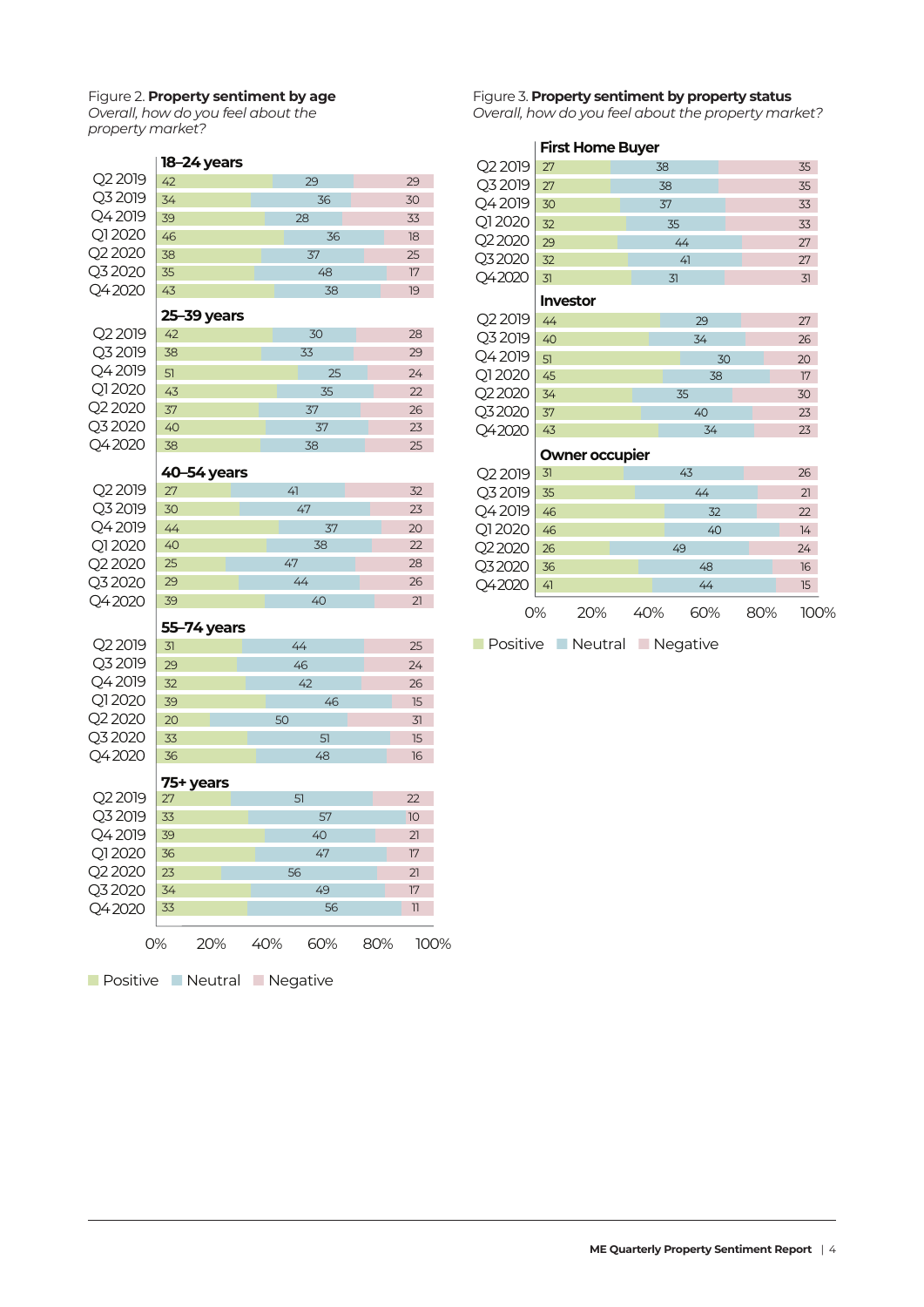#### Figure 4. **Property sentiment by property intentions**

*Overall, how do you feel about the property market?*

|                              |    | intena to ao nothing |  |     |    |     |    |     |      |  |
|------------------------------|----|----------------------|--|-----|----|-----|----|-----|------|--|
| Q22019                       | 25 |                      |  |     | 47 |     |    |     | 28   |  |
| Q32019                       | 24 |                      |  |     | 49 |     |    |     | 27   |  |
| Q4 2019                      | 32 |                      |  |     | 41 |     |    |     | 27   |  |
| Q12020                       | 33 |                      |  |     |    | 47  |    |     | 20   |  |
| Q2 2020                      | 21 |                      |  |     | 51 |     |    |     | 28   |  |
| Q32020                       | 27 |                      |  |     |    | 52  |    |     | 21   |  |
| Q42020                       | 31 |                      |  |     |    | 50  |    |     | 19   |  |
|                              |    | Intend to sell       |  |     |    |     |    |     |      |  |
| Q2 2019                      | 33 |                      |  |     | 26 |     |    |     | 41   |  |
| Q32019                       | 44 |                      |  |     |    | 23  |    |     | 33   |  |
| Q4 2019                      | 58 |                      |  |     |    |     | 18 |     | 24   |  |
| Q1 2020                      | 49 |                      |  |     |    |     | 27 |     | 24   |  |
| Q2 2020                      | 35 |                      |  |     | 28 |     |    |     | 37   |  |
| Q32020                       | 43 |                      |  |     |    | 24  |    |     | 34   |  |
| Q42020                       | 43 |                      |  |     |    | 27  |    |     | 30   |  |
|                              |    | Intend to buy        |  |     |    |     |    |     |      |  |
| Q22019                       | 53 |                      |  |     |    |     | 23 |     | 24   |  |
| Q32019                       | 51 |                      |  |     |    |     | 30 |     | 19   |  |
| Q42019                       | 63 |                      |  |     |    |     |    | 22  | 15   |  |
| Q12020                       | 52 |                      |  |     |    |     | 30 |     | 18   |  |
| Q22020                       | 48 |                      |  |     |    |     | 32 |     | 19   |  |
| Q32020                       | 48 |                      |  |     |    |     | 33 |     | 19   |  |
| Q42020                       | 50 |                      |  |     |    |     | 32 |     | 19   |  |
|                              | 0% | 20%                  |  | 40% |    | 60% |    | 80% | 100% |  |
| Positive<br>Neutral Negative |    |                      |  |     |    |     |    |     |      |  |

# **Intend to do nothing**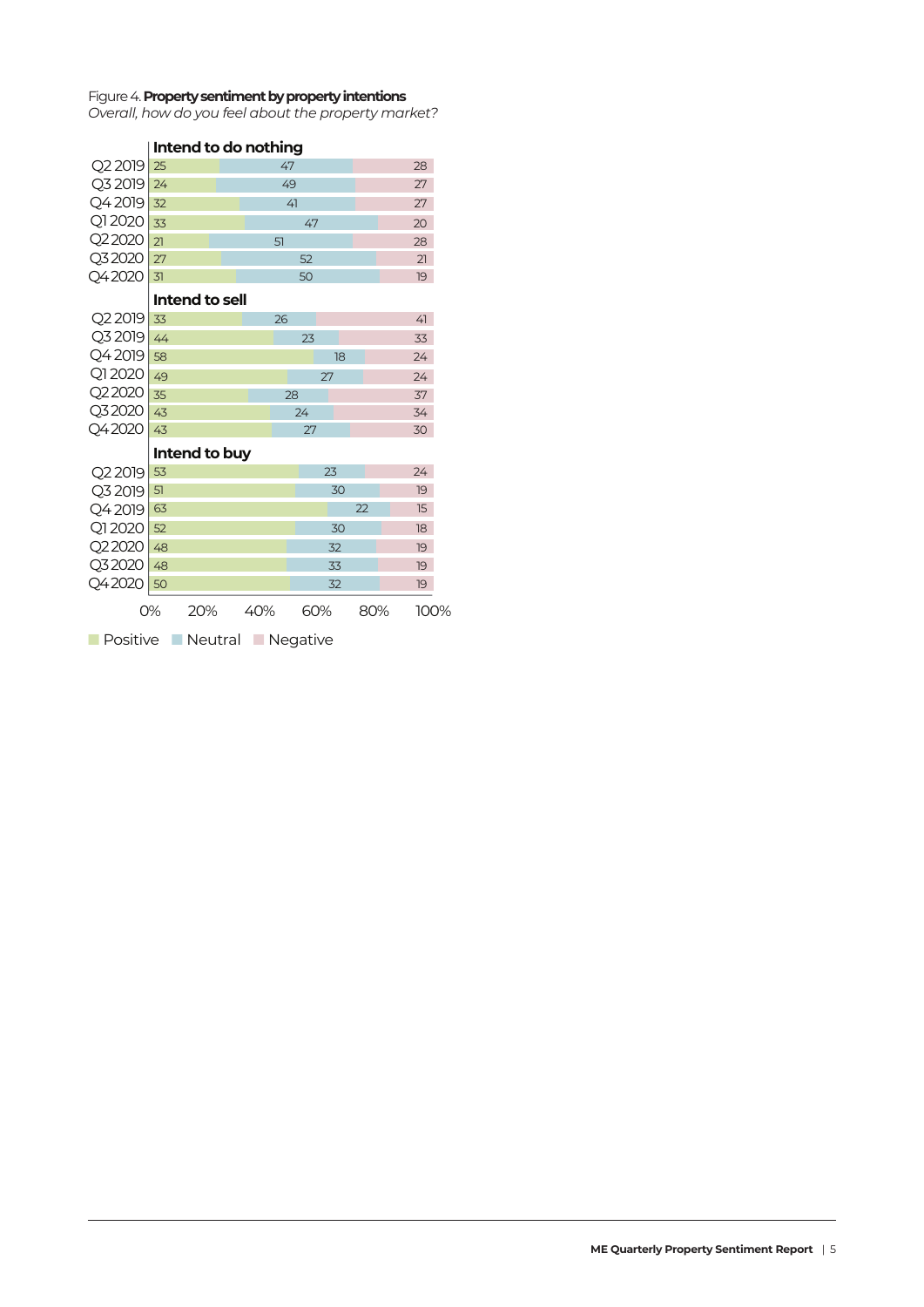### **House price expectations**

Overall, more people are predicting house prices to stay the same or increase, and less are expecting them to decline over the next 12 months; however, expectations vary based on property status and location.

### Figure 5. **Overall house price expectations**

*What do you think is likely to happen to the value of your property in the next 12 months?*

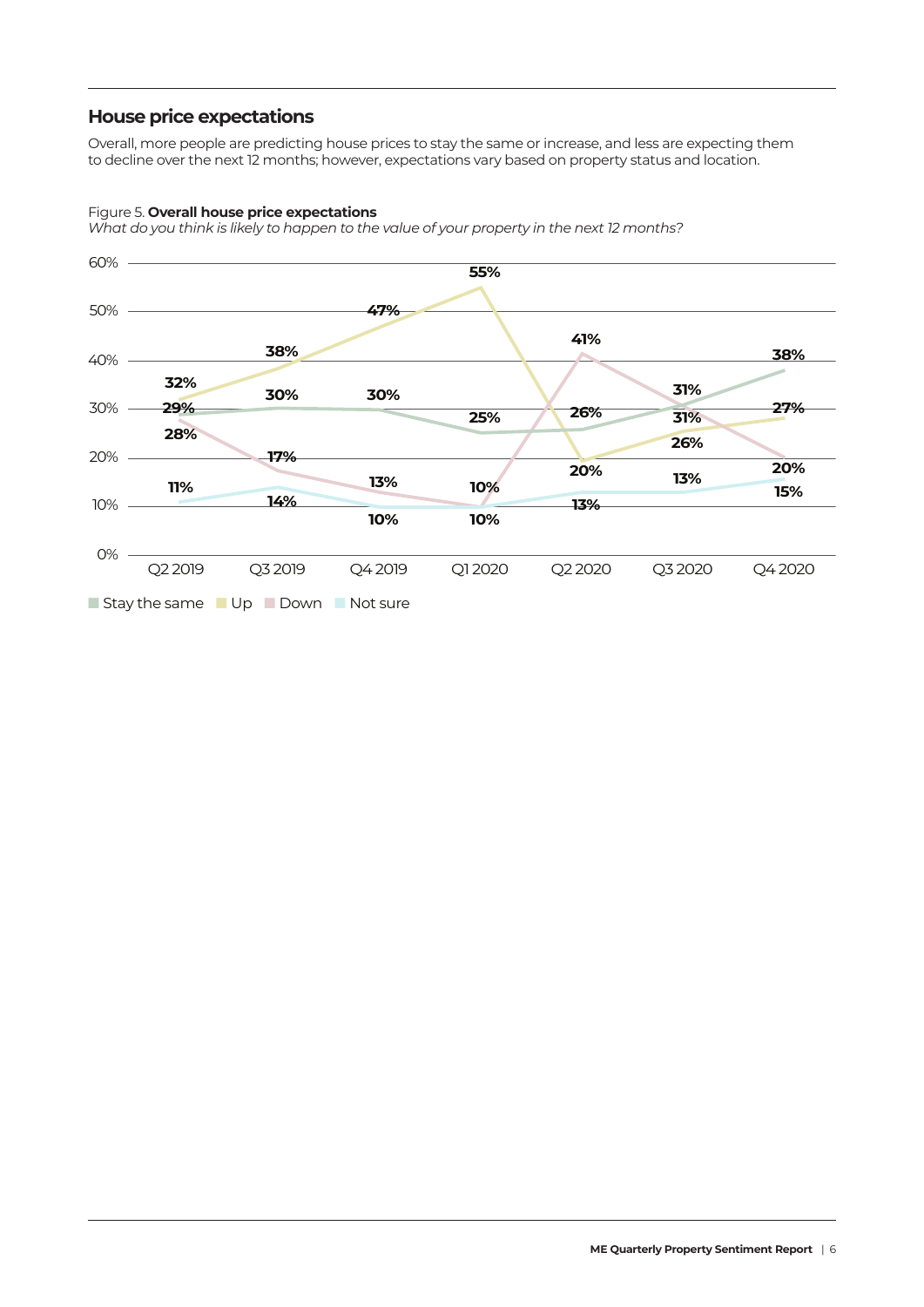### Figure 6. **House price expectations by property status**

*What do you think is likely to happen to the value of your property in the next 12 months?*

### **First Home Buyer**

| Q2 2019             | 38% |                       |     | 29% |     | 20% | 13%  |  |
|---------------------|-----|-----------------------|-----|-----|-----|-----|------|--|
| Q3 2019             | 40% |                       |     | 22% |     | 24% | 14%  |  |
| Q4 2019             | 46% |                       |     | 13% |     | 24% | 17%  |  |
| Q1 2020             | 56% |                       |     |     | 10% | 22% | 12%  |  |
| Q <sub>2</sub> 2020 | 20% |                       | 46% |     |     | 20% | 14%  |  |
| Q32020              | 27% |                       | 37% |     |     | 18% | 17%  |  |
| Q42020              | 31% |                       | 29% |     |     | 24% | 16%  |  |
|                     |     | <b>Investor</b>       |     |     |     |     |      |  |
| Q <sub>2</sub> 2019 | 32% |                       | 30% |     |     | 30% | 8%   |  |
| Q3 2019             | 37% |                       | 19% |     |     | 32% | 12%  |  |
| Q42019              | 48% |                       |     | 12% |     | 32% | 8%   |  |
| Q1 2020             | 52% |                       |     | 12% |     | 27% | 8%   |  |
| Q2 2020             | 21% |                       | 44% |     |     | 26% | 9%   |  |
| Q32020              | 26% |                       | 33% |     |     | 32% | 8%   |  |
| Q42020              | 38% |                       | 19% |     |     | 31% | 12%  |  |
|                     |     | <b>Owner occupier</b> |     |     |     |     |      |  |
| Q2 2019             | 27% |                       | 27% |     |     | 36% | 11%  |  |
| Q3 2019             | 38% |                       | 14% |     |     | 33% | 14%  |  |
| Q42019              | 48% |                       |     | 12% |     | 31% | 10%  |  |
| Q1 2020             | 57% |                       |     |     | 9%  | 25% | 10%  |  |
| Q <sub>2</sub> 2020 | 19% |                       | 38% |     |     | 29% | 13%  |  |
| Q32020              | 24% |                       | 26% |     |     | 37% | 13%  |  |
| Q42020              | 43% |                       |     | 14% |     | 28% | 15%  |  |
|                     | 0%  | 20%                   | 40% | 60% |     | 80% | 100% |  |

■ Up ■ Down ■ Stay the same ■ Not sure

#### Figure 7. **House price expectations by state\***

*What do you think is likely to happen to the value of your property in the next 12 months?*

|                                        |     | <b>SA Metro</b>  |            |     |     |     |     |        |  |
|----------------------------------------|-----|------------------|------------|-----|-----|-----|-----|--------|--|
| Q2 2019                                | 36% |                  |            | 21% |     | 31% |     | 11%    |  |
| Q3 2019                                | 45% |                  |            | 5%  |     | 36% |     | 14%    |  |
| Q42019                                 | 46% |                  |            | 12% |     | 32% |     | 11%    |  |
| Q12020                                 | 56% |                  |            |     | 4%  | 31% |     | 9%     |  |
| Q2 2020                                | 17% |                  | 45%        |     |     | 29% |     | 9%     |  |
| Q3 2020                                | 22% |                  | 27%<br>30% |     |     |     |     | 21%    |  |
| Q42020                                 | 41% |                  | 7%         |     | 32% |     |     | 20%    |  |
|                                        |     |                  |            |     |     |     |     |        |  |
|                                        |     | WA Metro         |            |     |     |     |     |        |  |
| Q2 2019<br>Q3 2019                     | 21% |                  | 26%        |     |     | 39% |     | 14%    |  |
| Q42019                                 | 30% |                  | 15%        |     |     | 46% |     | 10%    |  |
|                                        | 25% |                  | 28%        | 14% |     | 36% |     | 11%    |  |
| Q1 2020                                | 43% |                  |            |     | 30% |     | 14% |        |  |
| Q2 2020                                | 10% |                  | 51%        |     |     | 25% |     | 14%    |  |
| Q3 2020                                | 19% |                  | 38%        |     | 33% |     | 11% |        |  |
| Q42020                                 | 31% |                  | 21%        |     | 29% |     |     | 19%    |  |
|                                        |     | QLD Metro        |            |     |     |     |     |        |  |
| Q2 2019                                | 36% |                  |            | 24% |     | 31% |     | 10%    |  |
| Q3 2019                                | 44% |                  |            | 15% |     | 22% |     | 19%    |  |
| Q4 2019                                | 57% |                  |            |     | 8%  | 24% |     | 10%    |  |
| Q1 2020                                | 57% |                  |            |     | 9%  | 25% |     | 9%     |  |
| Q <sub>2</sub> 2020                    | 19% |                  | 38%        |     |     | 27% |     | 15%    |  |
| Q3 2020                                | 29% |                  |            | 34% |     | 28% |     | 8%     |  |
| Q42020                                 | 44% |                  |            | 19% |     | 27% |     | $11\%$ |  |
|                                        |     |                  |            |     |     |     |     |        |  |
|                                        |     | <b>VIC Metro</b> |            |     |     |     |     |        |  |
| Q2 2019                                | 33% |                  |            | 36% |     |     | 25% | 7%     |  |
| Q3 2019                                | 38% |                  |            | 18% |     | 27% |     | 17%    |  |
| Q4 2019                                | 57% |                  |            |     | 6%  | 27% |     | 10%    |  |
| Q1 2020                                | 67% |                  |            |     |     | 7%  | 17% | 8%     |  |
| Q2 2020                                | 20% |                  | 40%        |     |     | 27% |     | 13%    |  |
| Q3 2020                                | 25% |                  | 35%        |     |     | 30% |     | 10%    |  |
| Q42020                                 | 33% |                  |            | 27% |     | 28% |     | 11%    |  |
|                                        |     | <b>NSW Metro</b> |            |     |     |     |     |        |  |
| Q2 2019                                | 24% |                  |            | 41% |     | 25% |     | 9%     |  |
| Q3 2019                                | 32% |                  | 22%        |     |     | 33% |     | 13%    |  |
| Q42019                                 | 57% |                  |            |     | 15% |     | 22% | 6%     |  |
| Q12020                                 | 56% |                  |            |     | 11% | 23% |     | 10%    |  |
| Q22020                                 | 24% |                  | 38%        |     |     | 25% |     | 13%    |  |
| Q3 2020                                | 27% |                  | 32%        |     |     | 29% |     | 13%    |  |
| Q42020                                 | 35% |                  |            | 25% |     | 28% |     | 13%    |  |
|                                        | 0%  | 20%              | 40%        |     | 60% | 80% |     | 100%   |  |
| ■ Up ■ Down ■ Stay the same ■ Not sure |     |                  |            |     |     |     |     |        |  |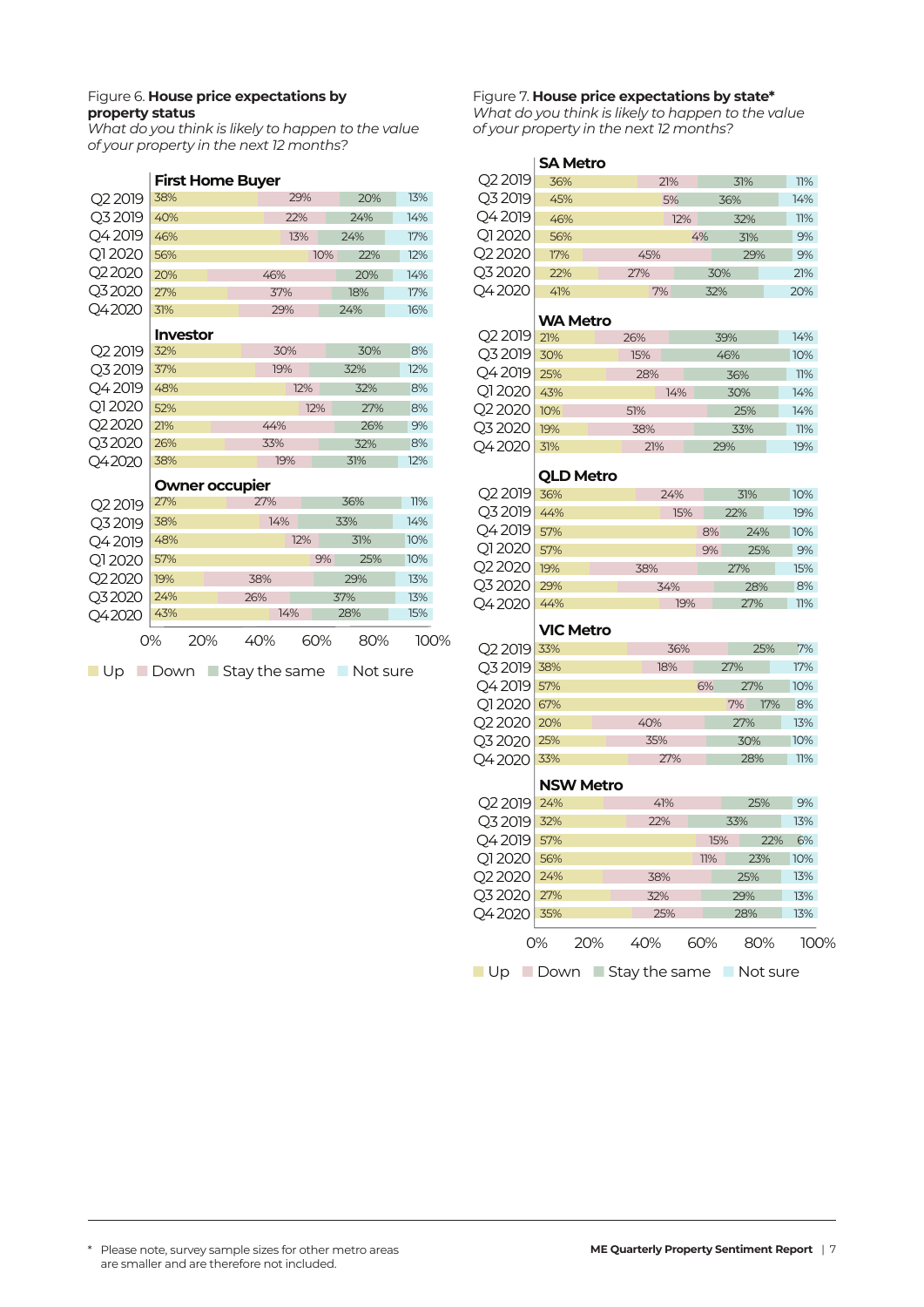# **Property intentions**

ME asked people in the property market what their property plans are over the next 12 months and found overall most people are planning to hold. Intentions vary by age, income and property status.

### Figure 8. **Overall property plans**

*What are your property plans in the next 12 months?*

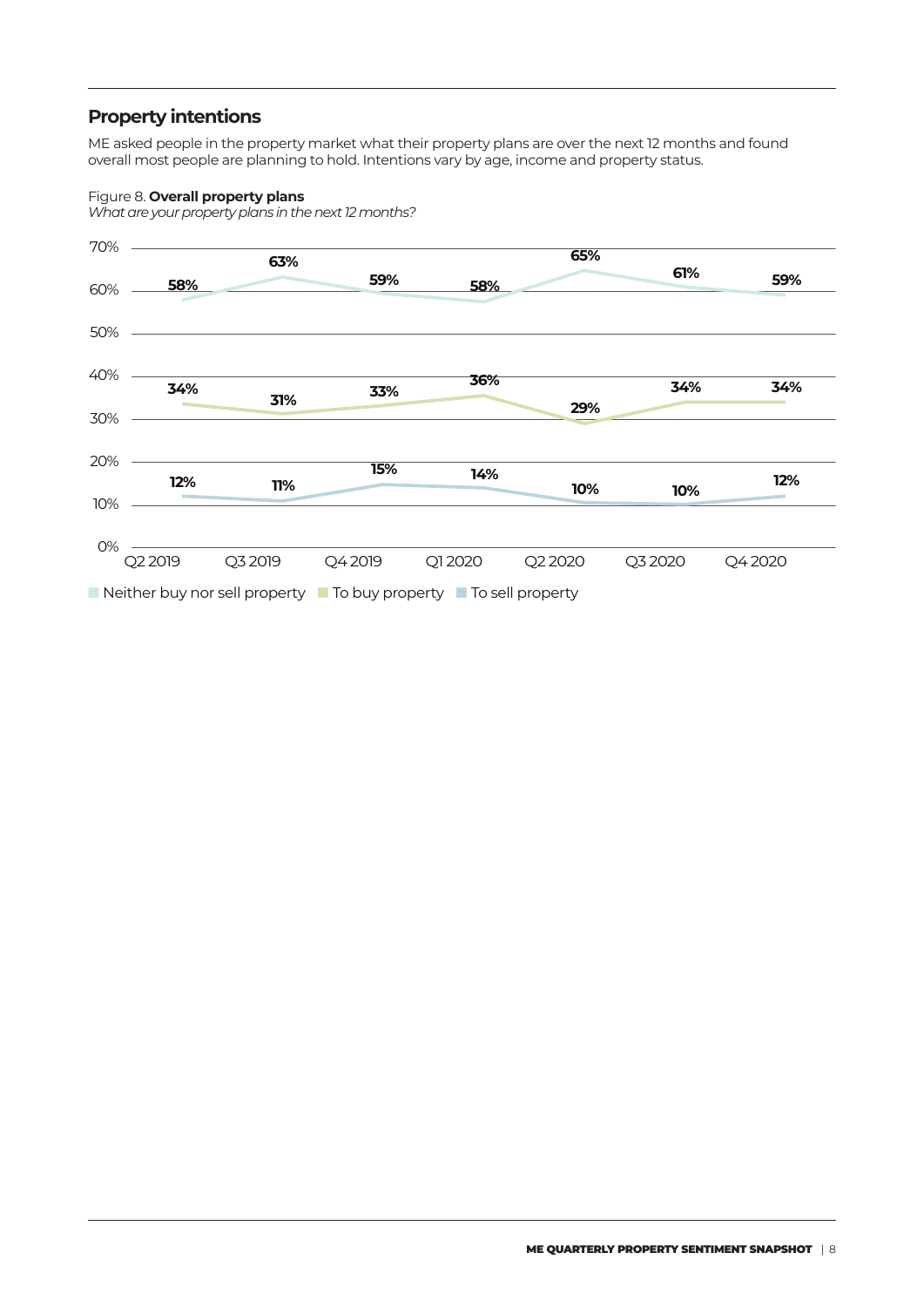#### Figure 9. **Property plans by age**

*What are your property plans in the next 12 months?*

|                                |        | 18-24 years |     |     |     |     |
|--------------------------------|--------|-------------|-----|-----|-----|-----|
| Q2 2019                        | 41%    |             |     | 6%  |     | 53% |
| Q3 2019                        | 45%    |             |     | 13% |     | 50% |
| Q4 2019                        | 34%    |             | 12% |     |     | 57% |
| Q1 2020                        | 51%    |             |     |     | 13% | 42% |
| Q <sub>2</sub> 2020            | 37%    |             |     | 12% |     | 56% |
| Q3 2020                        | 40%    |             |     | 17% |     | 50% |
| O4 2020                        | 40%    |             |     | 15% |     | 47% |
|                                |        | 25-39 years |     |     |     |     |
| Q2 2019                        | 52%    |             |     |     | 16% | 38% |
| Q3 2019                        | 44%    |             |     | 10% |     | 50% |
| Q42019                         | 53%    |             |     |     | 16% | 42% |
| Q1 2020                        | 45%    |             |     | 15% |     | 48% |
| Q <sub>2</sub> 2020            | 45%    |             |     | 11% |     | 49% |
| Q3 2020                        | 50%    |             |     |     | 9%  | 46% |
| Q42020                         | 50%    |             |     |     | 14% | 44% |
|                                |        |             |     |     |     |     |
|                                | 29%    | 40-54 years | 12% |     |     | 62% |
| Q <sub>2</sub> 2019<br>Q3 2019 | 29%    |             | 11% |     |     | 66% |
| Q4 2019                        | 39%    |             |     | 18% |     | 54% |
| Q1 2020                        | 38%    |             |     | 15% |     | 56% |
| Q2 2020                        | 28%    |             | 10% |     |     | 67% |
| Q3 2020                        | 37%    |             |     | 11% |     | 59% |
| O4 2020                        | 38%    |             |     | 12% |     | 55% |
|                                |        |             |     |     |     |     |
|                                |        | 55-74 years |     |     |     |     |
| Q2 2019                        | 17%    | 9%          |     |     |     | 76% |
| Q3 2019                        | 15%    | 11%         |     |     |     | 78% |
| Q42019                         | 9%     | 14%         |     |     |     | 78% |
| Q1 2020                        | 20%    | 14%         |     |     |     | 72% |
| Q2 2020                        | 12%    | 11%         |     |     |     | 81% |
| Q3 2020                        | 13%    | 11%         |     |     |     | 80% |
| Q42020                         | 16%    | 10%         |     |     |     | 78% |
|                                |        | 75+ years   |     |     |     |     |
| Q2 2019                        | 5 7%   |             |     |     |     | 90% |
| Q3 2019                        | 10% 6% |             |     |     |     | 88% |
| Q42019                         | 6 3%   |             |     |     |     | 94% |
| Q1 2020                        | 5 8%   |             |     |     |     | 88% |
| Q2 2020                        | 3 5%   |             |     |     |     | 94% |
| Q3 2020                        | 22%    |             |     |     |     | 95% |
| Q42020                         | 5 7%   |             |     |     |     | 90% |
|                                |        |             |     |     |     |     |

Figure 10. **Property plans by income** *What are your property plans in the next 12 months?*

**Over \$125,000**

| Q2 2019                         | 43% |                        | 14% |     | 52% |
|---------------------------------|-----|------------------------|-----|-----|-----|
| Q3 2019                         | 45% |                        | 17% |     | 51% |
| Q42019                          | 36% |                        | 22% |     | 55% |
| Q12020                          | 38% |                        | 14% |     | 55% |
| Q2 2020                         | 39% |                        | 14% |     | 56% |
| Q3 2020                         | 45% |                        | 10% |     | 53% |
| Q42020                          | 39% |                        | 15% |     | 53% |
|                                 |     | \$100,001 to \$125,000 |     |     |     |
| Q2 2019                         | 39% |                        | 11% |     | 54% |
| Q3 2019                         | 38% |                        | 13% |     | 57% |
| Q42019                          | 45% |                        |     | 18% | 49% |
| O12020                          | 41% |                        | 16% |     | 51% |
| Q2 2020                         | 37% |                        | 12% |     | 55% |
| Q3 2020                         | 45% |                        | 9%  |     | 50% |
| Q4 2020                         | 44% |                        |     | 17% | 47% |
|                                 |     |                        |     |     |     |
|                                 |     | \$75,001 to \$100,000  |     |     |     |
| Q2 2019                         | 29% |                        | 16% |     | 59% |
| Q3 2019                         | 28% |                        | 12% |     | 65% |
| Q42019                          | 39% |                        | 17% |     | 53% |
| Q1 2020                         | 41% |                        | 15% |     | 55% |
| Q2 2020                         | 31% |                        | 5%  |     | 66% |
| Q3 2020                         | 37% |                        | 14% |     | 56% |
| Q42020                          | 43% |                        |     | 14% | 49% |
|                                 |     | \$50,001 to \$75,000   |     |     |     |
| Q2 2019                         | 35% |                        | 14% |     | 53% |
| Q3 2019                         | 29% | 7%                     |     |     | 67% |
| Q42019                          | 28% |                        | 9%  |     | 64% |
| Q1 2020                         | 36% |                        | 14% |     | 57% |
| Q <sub>2</sub> 20 <sub>20</sub> | 27% | 11%                    |     |     | 67% |
| Q3 2020                         | 27% | 6%                     |     |     | 68% |
| Q42020                          | 30% |                        | 10% |     | 64% |
|                                 |     |                        |     |     |     |
|                                 |     | <b>Under \$50,000</b>  |     |     |     |
| Q2 2019                         | 26% | 6%                     |     |     | 70% |
| Q3 2019                         | 24% | 9%                     |     |     | 70% |
| Q4 2019                         | 22% | 9%                     |     |     | 77% |
| Q1 2020                         | 21% | 10%                    |     |     | 71% |
| Q <sub>2</sub> 2020             | 18% | 10%                    |     |     | 75% |
| Q3 2020                         | 15% | 10%                    |     |     | 78% |
| Q42020                          | 16% | 6%                     |     |     | 80% |
|                                 |     |                        |     |     |     |

0% 20% 40% 60% 80% 100% 0% 20% 40% 60% 80% 100%

■ To buy property ■ To sell property

■ Neither buy nor sell property

■ To buy property ■ To sell property

■ Neither buy nor sell property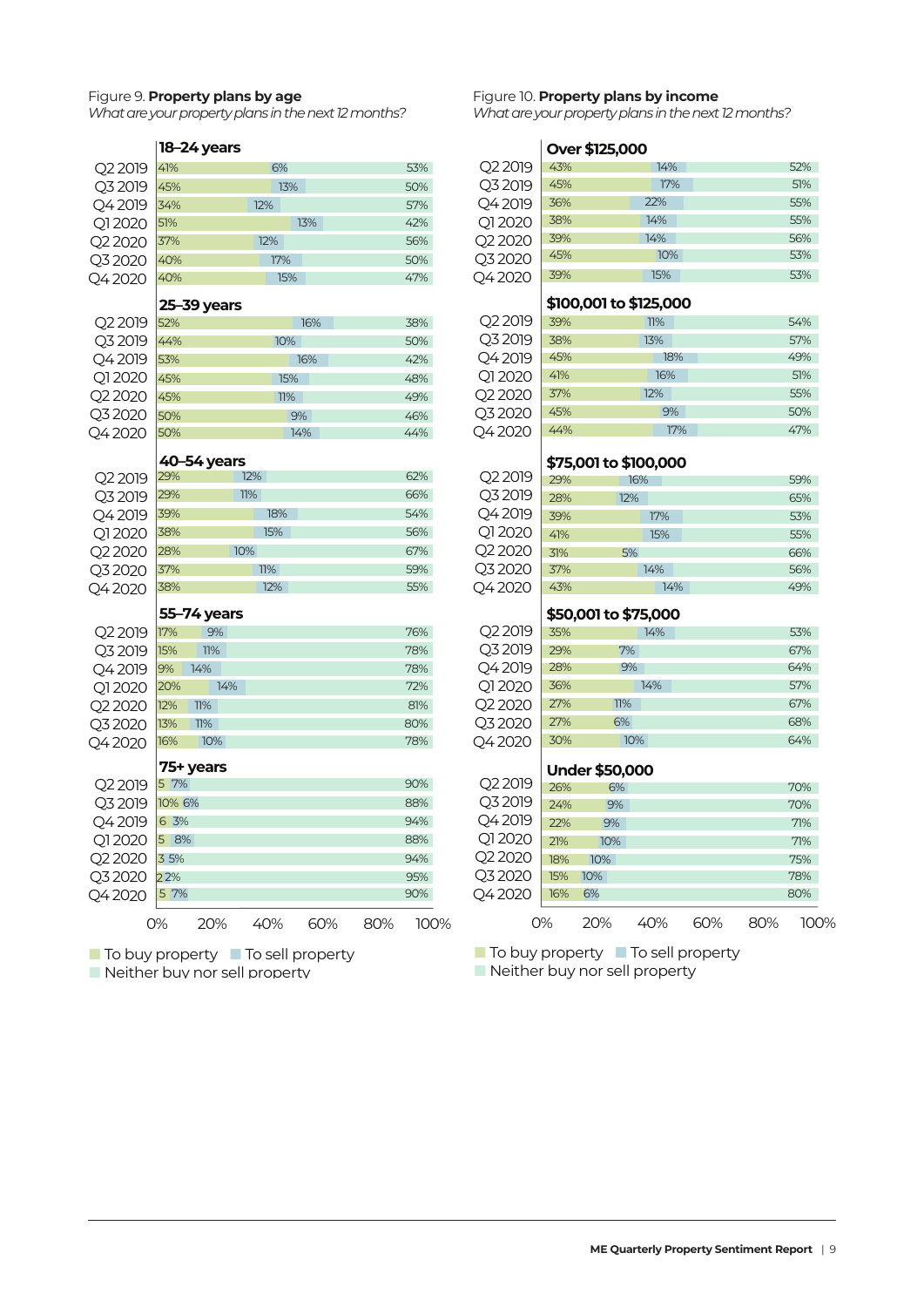### Figure 11. **Property plans by property status**

*What are your property plans in the next 12 months?*

|  | <b>First Home Buyer</b> |  |
|--|-------------------------|--|
|  |                         |  |

| Q2 2019             | 38%             |                       | 1%  |     |     | 61%  |  |
|---------------------|-----------------|-----------------------|-----|-----|-----|------|--|
| Q3 2019             | 42%             |                       | 2%  |     |     | 56%  |  |
| Q42019              | 46%             |                       | 2%  |     |     | 53%  |  |
| Q1 2020             | 51%             |                       | 3%  |     | 48% |      |  |
| Q2 2020             | 42%             |                       | 1%  |     | 57% |      |  |
| Q32020              | 51%             |                       |     |     |     | 49%  |  |
| Q42020              | 53%             |                       |     | 3%  |     | 45%  |  |
|                     | <b>Investor</b> |                       |     |     |     |      |  |
| Q2 2019             | 44%             |                       |     | 23% |     | 39%  |  |
| Q3 2019             | 44%             |                       |     | 27% |     | 42%  |  |
| Q42019              | 37%             |                       | 29% |     |     | 48%  |  |
| Q1 2020             | 51%             |                       | 51% |     |     | 51%  |  |
| Q2 2020             | 17%             |                       | 17% |     |     | 17%  |  |
| Q32020              | 39%             |                       |     | 39% |     | 39%  |  |
| Q42020              | 35%             |                       | 24% |     |     | 49%  |  |
|                     |                 | <b>Owner occupier</b> |     |     |     |      |  |
| Q <sub>2</sub> 2019 | 22%             | 11%                   |     |     |     | 71%  |  |
| Q3 2019             | 24%             | 13%                   |     |     |     | 71%  |  |
| Q42019              | 28%             |                       | 17% |     |     | 63%  |  |
| Q1 2020             | 27%             | 15%                   |     |     |     | 67%  |  |
| Q2 2020             | 18%             | 8%                    |     |     |     | 78%  |  |
| Q32020              | 22%             | 10%                   |     |     |     | 74%  |  |
| Q42020              | 22%             | 13%                   |     |     |     | 72%  |  |
|                     | О%              | 20%                   | 40% | 60% | 80% | 100% |  |

■ To buy property ■ To sell property

■ Neither buy nor sell property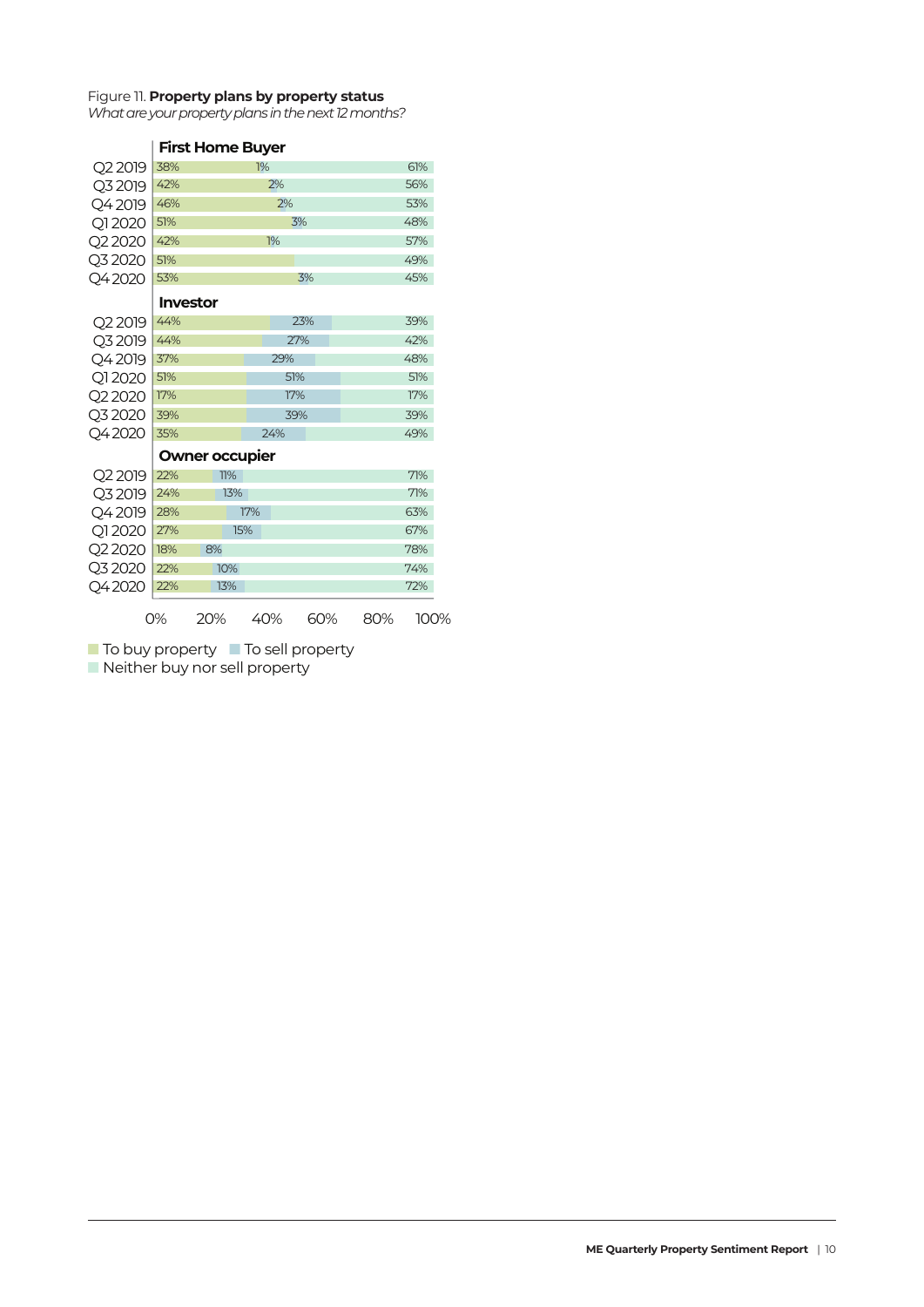# **Two speed market**

Figure 12. **Timing of property transactions** 

ME asked those who are planning to buy or sell how quickly they would like to action their plans. More (57%) said they are 'not in a rush and are delaying their move until COVID-19 situation improves' versus 43% who want to buy or sell as 'soon as possible'.



As soon as possible, pending COVID-19 restrictions

Not in a rush, I'm delaying until the COVID-19 situation improves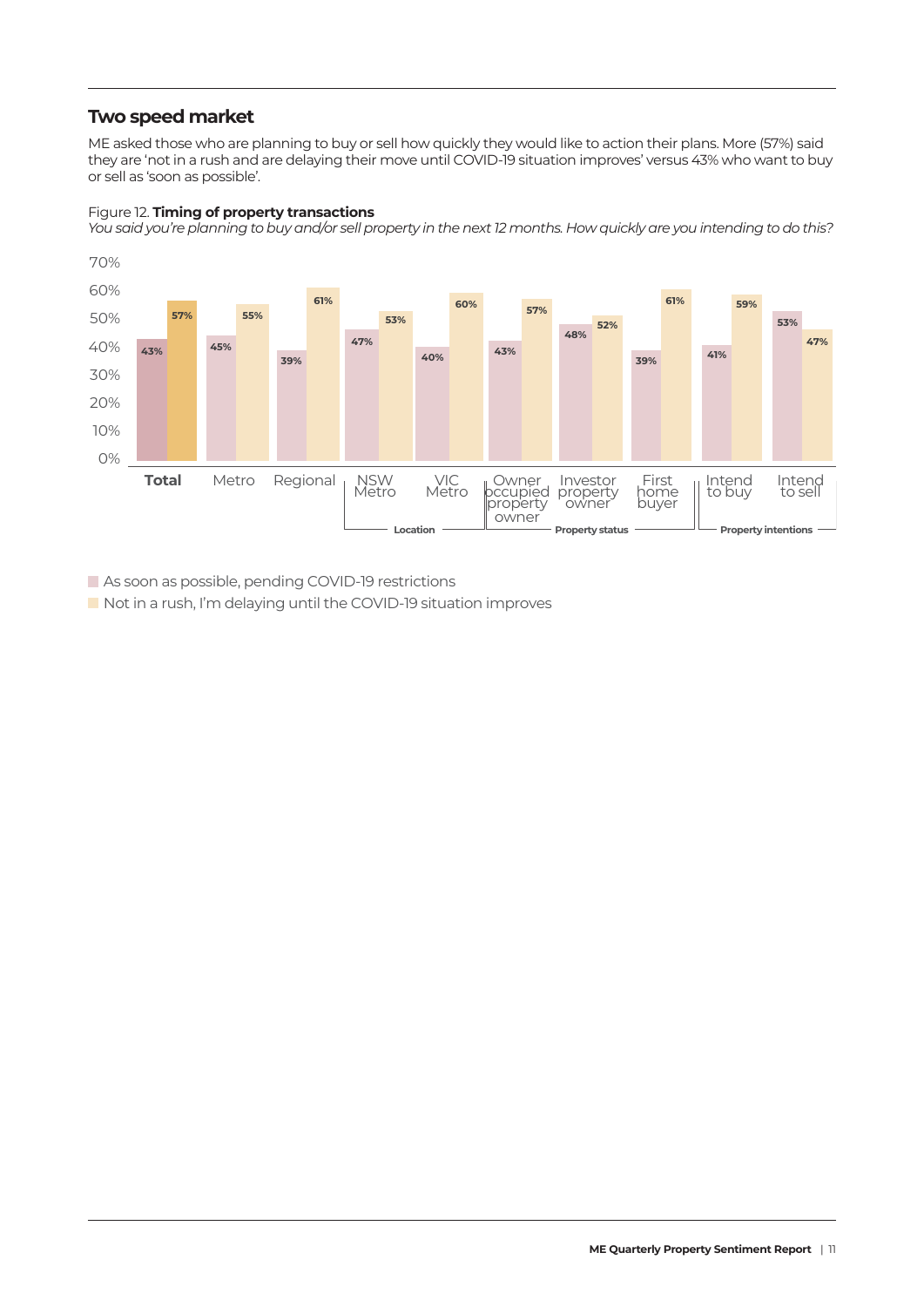# **Effect on finances**

Changes in house prices influenced respondents' financial situation in a variety of ways, both positive and negative.

### Figure 13. **Overall effect on finances\***

*What impact have recent property price movements in your area had on these aspects of your financial situation?*

|                      |     |     | Savings behaviour                                                            |     |                         |
|----------------------|-----|-----|------------------------------------------------------------------------------|-----|-------------------------|
|                      |     | 21% | Q2 2019                                                                      |     | 36% net positive 15%    |
|                      |     | 21% | Q3 2019                                                                      |     | net positive 17%<br>38% |
|                      |     | 20% | Q4 2019                                                                      |     | 37%<br>net positive 17% |
|                      |     | 18% | Q12020                                                                       |     | net positive 18%<br>36% |
|                      |     | 20% | Q2 2020                                                                      |     | 25%<br>net positive 5%  |
|                      |     | 18% | Q3 2020                                                                      |     | 38% net positive 20%    |
|                      |     | 19% | Q4 2020                                                                      |     | 24% net positive 5%     |
|                      |     |     | <b>Debt situation</b>                                                        |     |                         |
| net negative 4% 27%  |     |     | Q2 2019                                                                      | 23% |                         |
|                      |     | 22% | Q3 2019                                                                      | 26% | net positive 4%         |
|                      |     | 20% | Q4 2019                                                                      |     | 29% net positive 9%     |
|                      |     | 20% | Q12020                                                                       |     | 24% net positive 4%     |
|                      |     | 19% | Q2 2020                                                                      | 20% | net positive 1%         |
|                      |     | 20% | Q3 2020                                                                      |     | 22% net positive 2%     |
|                      |     | 19% | Q4 2020                                                                      |     | 24% net positive 5%     |
|                      |     |     | Willingness to spend on discretionary items like entertainment or eating out |     |                         |
| net negative 6%      | 30% |     | Q2 2019                                                                      | 24% |                         |
| net negative 11%     | 32% |     | Q3 2019                                                                      | 21% |                         |
| net negative 3% 28%  |     |     | Q4 2019                                                                      | 25% |                         |
| net negative 8%      | 28% |     | Q12020                                                                       | 20% |                         |
| net negative 17% 34% |     |     | Q2 2020                                                                      | 17% |                         |
| net negative 8% 31%  |     |     | Q3 2020                                                                      | 18% |                         |
| net negative 12% 30% |     |     | Q4 2020                                                                      | 18% |                         |
|                      |     |     | <b>General financial confidence</b>                                          |     |                         |
| net negative 2%      | 30% |     | Q2 2019                                                                      | 28% |                         |
| net negative 5%      | 31% |     | Q3 2019                                                                      | 26% |                         |
|                      | 27% |     | Q4 2019                                                                      |     | net positive 6%<br>33%  |
|                      |     | 24% | Q12020                                                                       |     | net positive 8%<br>32%  |
| net negative 10%     | 31% |     | Q2 2020                                                                      | 21% |                         |
| net negative 3% 28%  |     |     | Q3 2020                                                                      | 25% |                         |
| net negative 1% 27%  |     |     | Q4 2020                                                                      | 26% |                         |
|                      |     |     | Sense of wealth                                                              |     |                         |
| net negative 1% 28%  |     |     | Q2 2019                                                                      | 27% |                         |
| net negative 4%      | 28% |     | Q3 2019                                                                      | 24% |                         |
|                      |     | 22% | Q42019                                                                       |     | net positive 9%<br>31%  |
|                      |     | 21% | Q12020                                                                       |     | net positive 9%<br>30%  |
| net negative 4% 25%  |     |     | Q2 2020                                                                      | 21% |                         |
| net negative 1% 23%  |     |     | Q3 2020                                                                      | 22% |                         |
| net negative 4% 25%  |     |     | Q4 2020                                                                      | 21% |                         |
|                      |     |     |                                                                              |     |                         |

■ Negative ■ Positive

<sup>\*</sup> Respondents had the choice of answering positive, negative or neutral. We have removed neutral responses from the chart for the sake of simplicity.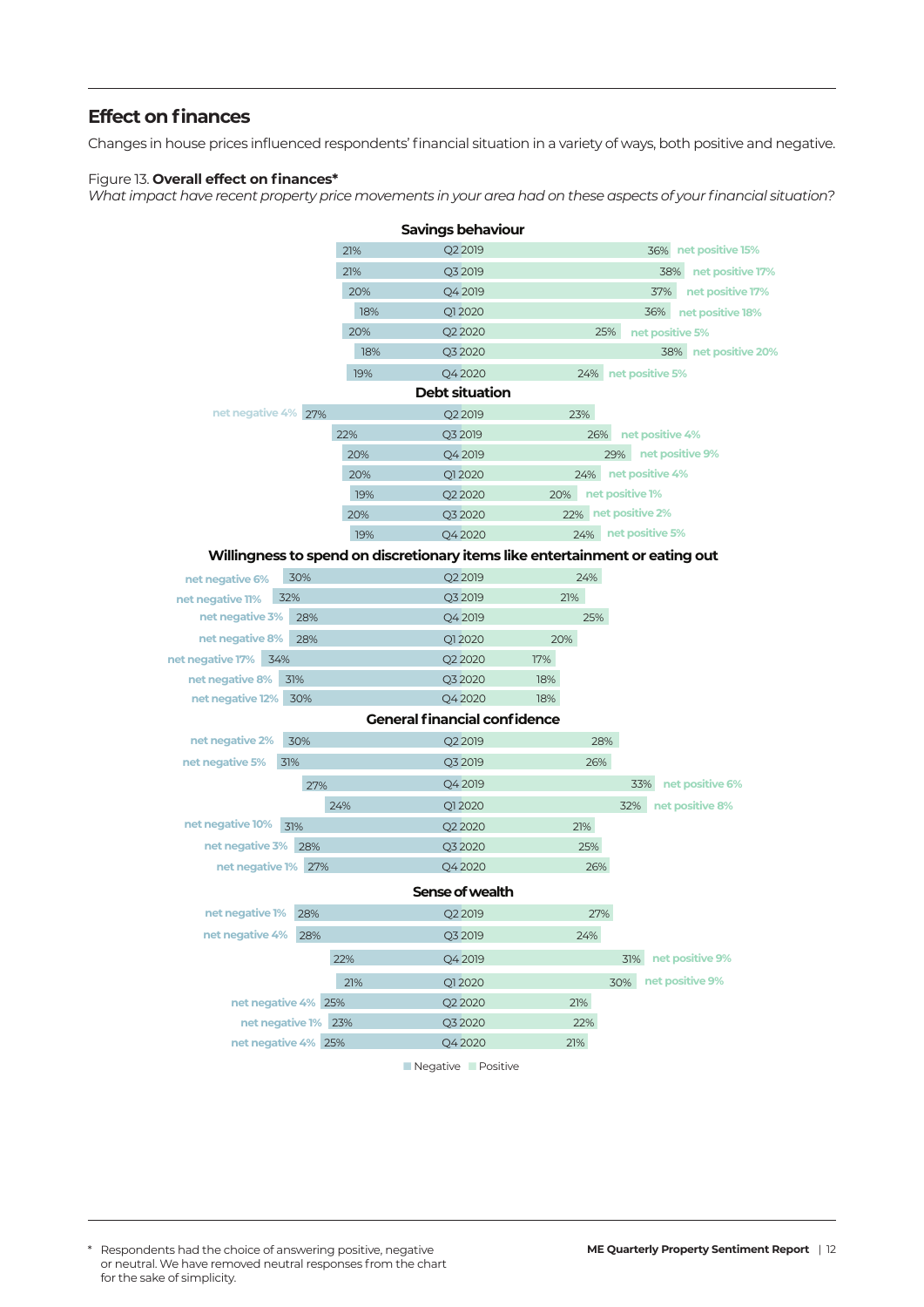# **Perceived worries**

Overall many worries among homeowners eased this quarter.

### Figure 14. **Overall worries for property owners**

*Do you agree or disagree with the following statements?* 

| Q12020<br>50%<br>50%<br>Q22020<br>64%<br>36%<br>Q32020<br>55%<br>45%<br>50%<br>50%<br>I'm worried about the value of my property falling<br>Q2 2019<br>62%<br>38%<br>Q3 2019<br>57%<br>43%<br>Q42019<br>55%<br>45%<br>Q12020<br>50%<br>50%<br>Q2 2020<br>64%<br>36%<br>Q32020<br>56%<br>44%<br>49%<br>51%<br>I'm worried I will owe more on a property than it's worth<br>Q <sub>2</sub> 2019<br>49%<br>51%<br>Q3 2019<br>42%<br>58%<br>Q4 2019<br>44%<br>56%<br>Q12020<br>33%<br>67%<br>Q2 2020<br>39%<br>61%<br>Q32020<br>33%<br>67%<br>Q42020<br>32%<br>68%<br>I'm worried I'll soon be forced to switch from an 'interest only' to 'principle and interest'<br>home loan, increasing my loan repayments<br>Q2 2019<br>48%<br>52%<br>Q3 2019<br>41%<br>59%<br>Q4 2019<br>44%<br>56%<br>Q12020<br>35%<br>65%<br>Q2 2020<br>40%<br>60%<br>Q32020<br>36%<br>64%<br>Q42020<br>31%<br>69%<br>I'm worried it is going to become more difficult to refinance my home loan in this economy<br>Q32020<br>54%<br>46%<br>Q42020<br>49%<br>51%<br>I'm worried about property becoming unaffordable<br>Q1 2020<br>57%<br>43%<br>Q2 2020<br>48%<br>52%<br>Q32020<br>47%<br>53%<br>Q42020<br>48%<br>52%<br>I'm worried about paying my home loan once banks stop home loan pauses/deferrals<br>Q32020<br>69%<br>31%<br>Q42020<br>29%<br>10%<br>20%<br>30%<br>40%<br>50%<br>60%<br>70%<br>80%<br>90%<br>0% |        |  |  | I'm worried about how COVID-19 will impact the value of my property |  |  |      |
|-----------------------------------------------------------------------------------------------------------------------------------------------------------------------------------------------------------------------------------------------------------------------------------------------------------------------------------------------------------------------------------------------------------------------------------------------------------------------------------------------------------------------------------------------------------------------------------------------------------------------------------------------------------------------------------------------------------------------------------------------------------------------------------------------------------------------------------------------------------------------------------------------------------------------------------------------------------------------------------------------------------------------------------------------------------------------------------------------------------------------------------------------------------------------------------------------------------------------------------------------------------------------------------------------------------------------------------------------------------------------------------------------|--------|--|--|---------------------------------------------------------------------|--|--|------|
|                                                                                                                                                                                                                                                                                                                                                                                                                                                                                                                                                                                                                                                                                                                                                                                                                                                                                                                                                                                                                                                                                                                                                                                                                                                                                                                                                                                               |        |  |  |                                                                     |  |  |      |
|                                                                                                                                                                                                                                                                                                                                                                                                                                                                                                                                                                                                                                                                                                                                                                                                                                                                                                                                                                                                                                                                                                                                                                                                                                                                                                                                                                                               |        |  |  |                                                                     |  |  |      |
|                                                                                                                                                                                                                                                                                                                                                                                                                                                                                                                                                                                                                                                                                                                                                                                                                                                                                                                                                                                                                                                                                                                                                                                                                                                                                                                                                                                               |        |  |  |                                                                     |  |  |      |
|                                                                                                                                                                                                                                                                                                                                                                                                                                                                                                                                                                                                                                                                                                                                                                                                                                                                                                                                                                                                                                                                                                                                                                                                                                                                                                                                                                                               | Q42020 |  |  |                                                                     |  |  |      |
|                                                                                                                                                                                                                                                                                                                                                                                                                                                                                                                                                                                                                                                                                                                                                                                                                                                                                                                                                                                                                                                                                                                                                                                                                                                                                                                                                                                               |        |  |  |                                                                     |  |  |      |
|                                                                                                                                                                                                                                                                                                                                                                                                                                                                                                                                                                                                                                                                                                                                                                                                                                                                                                                                                                                                                                                                                                                                                                                                                                                                                                                                                                                               |        |  |  |                                                                     |  |  |      |
|                                                                                                                                                                                                                                                                                                                                                                                                                                                                                                                                                                                                                                                                                                                                                                                                                                                                                                                                                                                                                                                                                                                                                                                                                                                                                                                                                                                               |        |  |  |                                                                     |  |  |      |
|                                                                                                                                                                                                                                                                                                                                                                                                                                                                                                                                                                                                                                                                                                                                                                                                                                                                                                                                                                                                                                                                                                                                                                                                                                                                                                                                                                                               |        |  |  |                                                                     |  |  |      |
|                                                                                                                                                                                                                                                                                                                                                                                                                                                                                                                                                                                                                                                                                                                                                                                                                                                                                                                                                                                                                                                                                                                                                                                                                                                                                                                                                                                               |        |  |  |                                                                     |  |  |      |
|                                                                                                                                                                                                                                                                                                                                                                                                                                                                                                                                                                                                                                                                                                                                                                                                                                                                                                                                                                                                                                                                                                                                                                                                                                                                                                                                                                                               |        |  |  |                                                                     |  |  |      |
|                                                                                                                                                                                                                                                                                                                                                                                                                                                                                                                                                                                                                                                                                                                                                                                                                                                                                                                                                                                                                                                                                                                                                                                                                                                                                                                                                                                               |        |  |  |                                                                     |  |  |      |
|                                                                                                                                                                                                                                                                                                                                                                                                                                                                                                                                                                                                                                                                                                                                                                                                                                                                                                                                                                                                                                                                                                                                                                                                                                                                                                                                                                                               | Q42020 |  |  |                                                                     |  |  |      |
|                                                                                                                                                                                                                                                                                                                                                                                                                                                                                                                                                                                                                                                                                                                                                                                                                                                                                                                                                                                                                                                                                                                                                                                                                                                                                                                                                                                               |        |  |  |                                                                     |  |  |      |
|                                                                                                                                                                                                                                                                                                                                                                                                                                                                                                                                                                                                                                                                                                                                                                                                                                                                                                                                                                                                                                                                                                                                                                                                                                                                                                                                                                                               |        |  |  |                                                                     |  |  |      |
|                                                                                                                                                                                                                                                                                                                                                                                                                                                                                                                                                                                                                                                                                                                                                                                                                                                                                                                                                                                                                                                                                                                                                                                                                                                                                                                                                                                               |        |  |  |                                                                     |  |  |      |
|                                                                                                                                                                                                                                                                                                                                                                                                                                                                                                                                                                                                                                                                                                                                                                                                                                                                                                                                                                                                                                                                                                                                                                                                                                                                                                                                                                                               |        |  |  |                                                                     |  |  |      |
|                                                                                                                                                                                                                                                                                                                                                                                                                                                                                                                                                                                                                                                                                                                                                                                                                                                                                                                                                                                                                                                                                                                                                                                                                                                                                                                                                                                               |        |  |  |                                                                     |  |  |      |
|                                                                                                                                                                                                                                                                                                                                                                                                                                                                                                                                                                                                                                                                                                                                                                                                                                                                                                                                                                                                                                                                                                                                                                                                                                                                                                                                                                                               |        |  |  |                                                                     |  |  |      |
|                                                                                                                                                                                                                                                                                                                                                                                                                                                                                                                                                                                                                                                                                                                                                                                                                                                                                                                                                                                                                                                                                                                                                                                                                                                                                                                                                                                               |        |  |  |                                                                     |  |  |      |
|                                                                                                                                                                                                                                                                                                                                                                                                                                                                                                                                                                                                                                                                                                                                                                                                                                                                                                                                                                                                                                                                                                                                                                                                                                                                                                                                                                                               |        |  |  |                                                                     |  |  |      |
|                                                                                                                                                                                                                                                                                                                                                                                                                                                                                                                                                                                                                                                                                                                                                                                                                                                                                                                                                                                                                                                                                                                                                                                                                                                                                                                                                                                               |        |  |  |                                                                     |  |  |      |
|                                                                                                                                                                                                                                                                                                                                                                                                                                                                                                                                                                                                                                                                                                                                                                                                                                                                                                                                                                                                                                                                                                                                                                                                                                                                                                                                                                                               |        |  |  |                                                                     |  |  |      |
|                                                                                                                                                                                                                                                                                                                                                                                                                                                                                                                                                                                                                                                                                                                                                                                                                                                                                                                                                                                                                                                                                                                                                                                                                                                                                                                                                                                               |        |  |  |                                                                     |  |  |      |
|                                                                                                                                                                                                                                                                                                                                                                                                                                                                                                                                                                                                                                                                                                                                                                                                                                                                                                                                                                                                                                                                                                                                                                                                                                                                                                                                                                                               |        |  |  |                                                                     |  |  |      |
|                                                                                                                                                                                                                                                                                                                                                                                                                                                                                                                                                                                                                                                                                                                                                                                                                                                                                                                                                                                                                                                                                                                                                                                                                                                                                                                                                                                               |        |  |  |                                                                     |  |  |      |
|                                                                                                                                                                                                                                                                                                                                                                                                                                                                                                                                                                                                                                                                                                                                                                                                                                                                                                                                                                                                                                                                                                                                                                                                                                                                                                                                                                                               |        |  |  |                                                                     |  |  |      |
|                                                                                                                                                                                                                                                                                                                                                                                                                                                                                                                                                                                                                                                                                                                                                                                                                                                                                                                                                                                                                                                                                                                                                                                                                                                                                                                                                                                               |        |  |  |                                                                     |  |  |      |
|                                                                                                                                                                                                                                                                                                                                                                                                                                                                                                                                                                                                                                                                                                                                                                                                                                                                                                                                                                                                                                                                                                                                                                                                                                                                                                                                                                                               |        |  |  |                                                                     |  |  |      |
|                                                                                                                                                                                                                                                                                                                                                                                                                                                                                                                                                                                                                                                                                                                                                                                                                                                                                                                                                                                                                                                                                                                                                                                                                                                                                                                                                                                               |        |  |  |                                                                     |  |  |      |
|                                                                                                                                                                                                                                                                                                                                                                                                                                                                                                                                                                                                                                                                                                                                                                                                                                                                                                                                                                                                                                                                                                                                                                                                                                                                                                                                                                                               |        |  |  |                                                                     |  |  |      |
|                                                                                                                                                                                                                                                                                                                                                                                                                                                                                                                                                                                                                                                                                                                                                                                                                                                                                                                                                                                                                                                                                                                                                                                                                                                                                                                                                                                               |        |  |  |                                                                     |  |  |      |
|                                                                                                                                                                                                                                                                                                                                                                                                                                                                                                                                                                                                                                                                                                                                                                                                                                                                                                                                                                                                                                                                                                                                                                                                                                                                                                                                                                                               |        |  |  |                                                                     |  |  |      |
|                                                                                                                                                                                                                                                                                                                                                                                                                                                                                                                                                                                                                                                                                                                                                                                                                                                                                                                                                                                                                                                                                                                                                                                                                                                                                                                                                                                               |        |  |  |                                                                     |  |  |      |
|                                                                                                                                                                                                                                                                                                                                                                                                                                                                                                                                                                                                                                                                                                                                                                                                                                                                                                                                                                                                                                                                                                                                                                                                                                                                                                                                                                                               |        |  |  |                                                                     |  |  |      |
|                                                                                                                                                                                                                                                                                                                                                                                                                                                                                                                                                                                                                                                                                                                                                                                                                                                                                                                                                                                                                                                                                                                                                                                                                                                                                                                                                                                               |        |  |  |                                                                     |  |  |      |
|                                                                                                                                                                                                                                                                                                                                                                                                                                                                                                                                                                                                                                                                                                                                                                                                                                                                                                                                                                                                                                                                                                                                                                                                                                                                                                                                                                                               |        |  |  |                                                                     |  |  |      |
|                                                                                                                                                                                                                                                                                                                                                                                                                                                                                                                                                                                                                                                                                                                                                                                                                                                                                                                                                                                                                                                                                                                                                                                                                                                                                                                                                                                               |        |  |  |                                                                     |  |  |      |
|                                                                                                                                                                                                                                                                                                                                                                                                                                                                                                                                                                                                                                                                                                                                                                                                                                                                                                                                                                                                                                                                                                                                                                                                                                                                                                                                                                                               |        |  |  |                                                                     |  |  |      |
|                                                                                                                                                                                                                                                                                                                                                                                                                                                                                                                                                                                                                                                                                                                                                                                                                                                                                                                                                                                                                                                                                                                                                                                                                                                                                                                                                                                               |        |  |  |                                                                     |  |  |      |
|                                                                                                                                                                                                                                                                                                                                                                                                                                                                                                                                                                                                                                                                                                                                                                                                                                                                                                                                                                                                                                                                                                                                                                                                                                                                                                                                                                                               |        |  |  |                                                                     |  |  |      |
|                                                                                                                                                                                                                                                                                                                                                                                                                                                                                                                                                                                                                                                                                                                                                                                                                                                                                                                                                                                                                                                                                                                                                                                                                                                                                                                                                                                               |        |  |  |                                                                     |  |  | 71%  |
|                                                                                                                                                                                                                                                                                                                                                                                                                                                                                                                                                                                                                                                                                                                                                                                                                                                                                                                                                                                                                                                                                                                                                                                                                                                                                                                                                                                               |        |  |  |                                                                     |  |  | 100% |
| Agree Disagree                                                                                                                                                                                                                                                                                                                                                                                                                                                                                                                                                                                                                                                                                                                                                                                                                                                                                                                                                                                                                                                                                                                                                                                                                                                                                                                                                                                |        |  |  |                                                                     |  |  |      |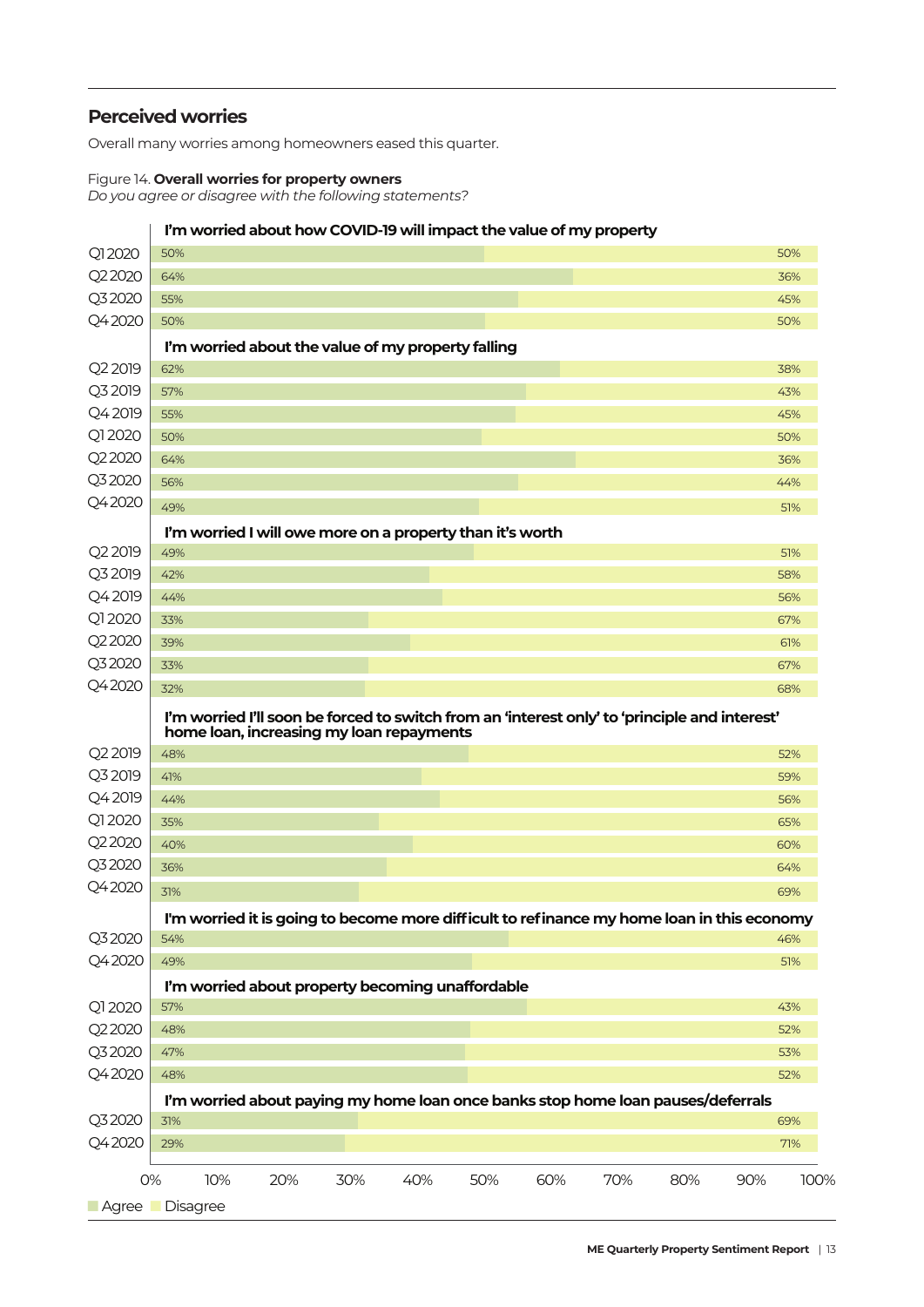### **Impact of recent events**

Events such as the COVID-19 pandemic and economic downturn together with reduced rates and government support measures have influenced sentiment in the real estate market.

### Figure 15. **Influence of low interest rates\***

*Do you agree or disagree with the following statement: Record low interest rates have made buying or investing in property more attractive to me.* 



### Figure 16. **Price fall expectations due to COVID-19\***

*Do you agree or disagree with the following statement: I expect to see property prices fall as a result of COVID-19.*

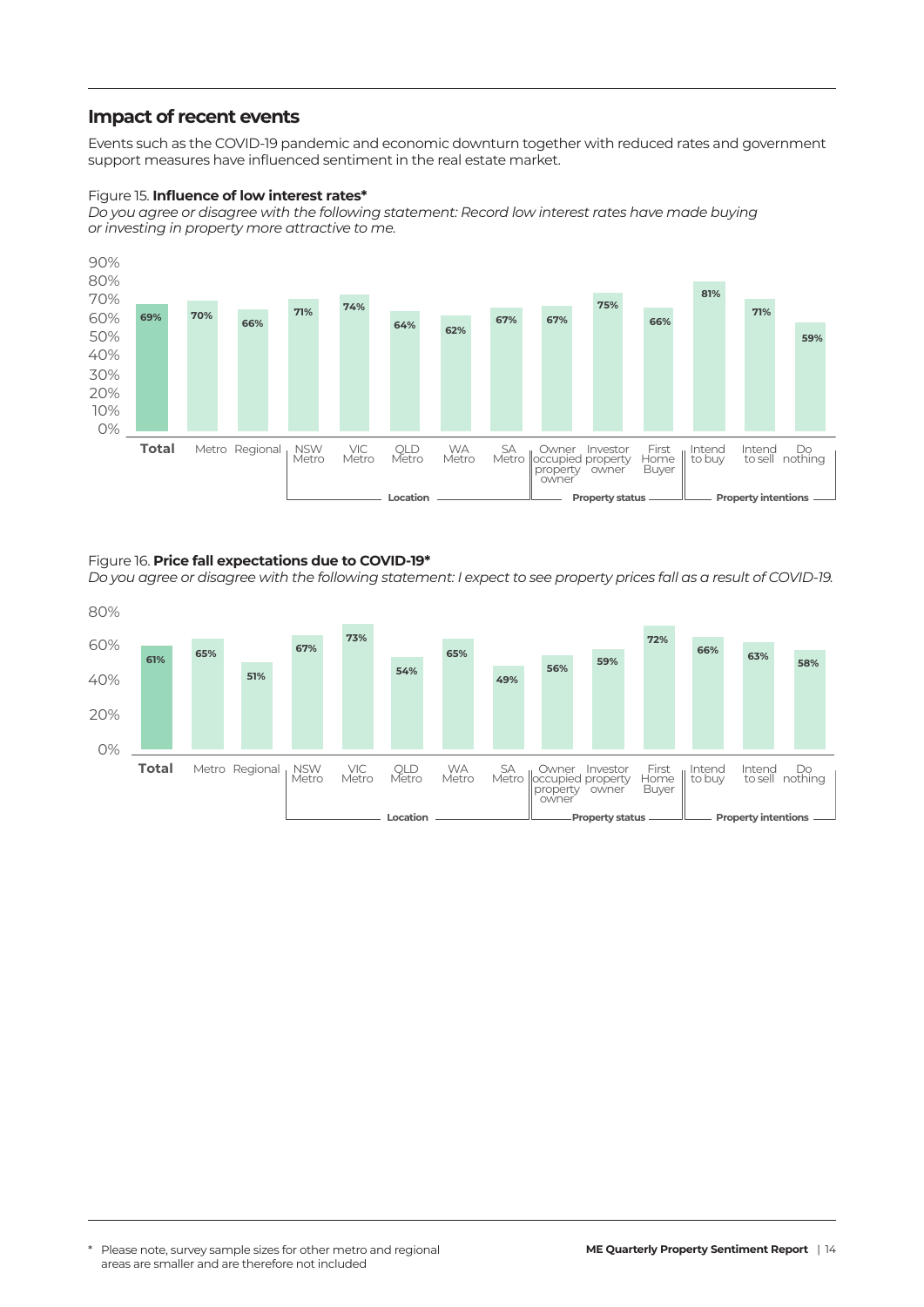### Figure 17. **Buying consideration due to COVID-19\***

*Do you agree or disagree with the following statement: I am spending a lot more time thinking about and looking at properties for sale because of COVID-19.*



### Figure 18. **Hopes for bargain buys\***

*Do you agree or disagree with the following statement: I hope to see lots of bargain properties for sale if the economy worsens.*



### Figure 19. **Influence of new working from home arrangements on regional buys\***

*Do you agree or disagree with the following statement: I think new working from home arrangements will influence more people to buy in regional areas.*

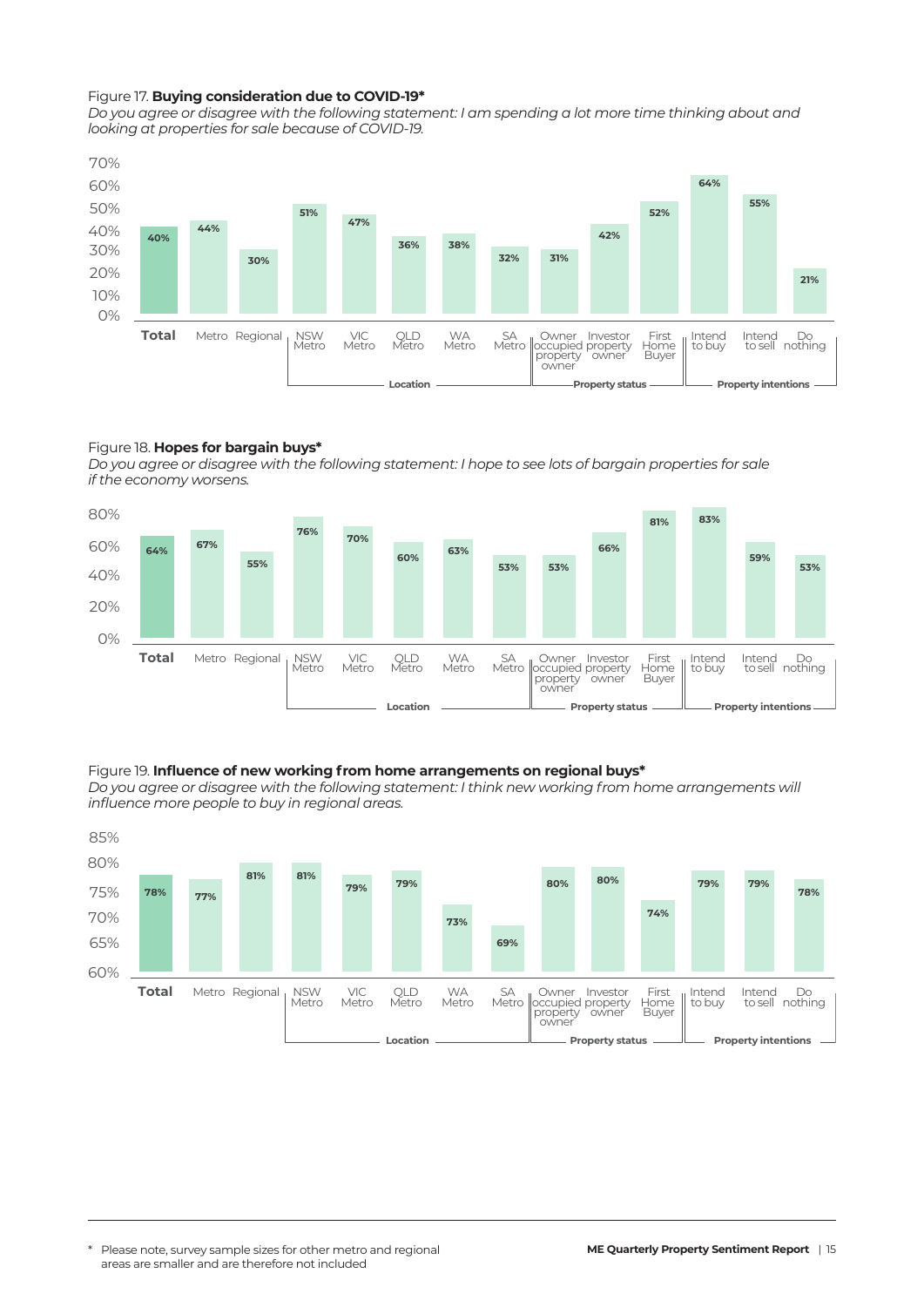#### Figure 20. **Consideration for regional buys to save money and improve lifestyle\***

*Do you agree or disagree with the following statement: 'I am more likely to consider buying property in a regional area after COVID-19 to save money and improve my lifestyle.*



#### Figure 21. **Confidence since COVID-19 restrictions have eased\***

*Do you agree or disagree with the following statement: Now that COVID-19 restrictions are easing, I feel more confident about buying or selling property.*



### Figure 22. **Choice in the property market\***

*Do you agree or disagree with the following statement: I think these is currently enough choice in the residential property market.*

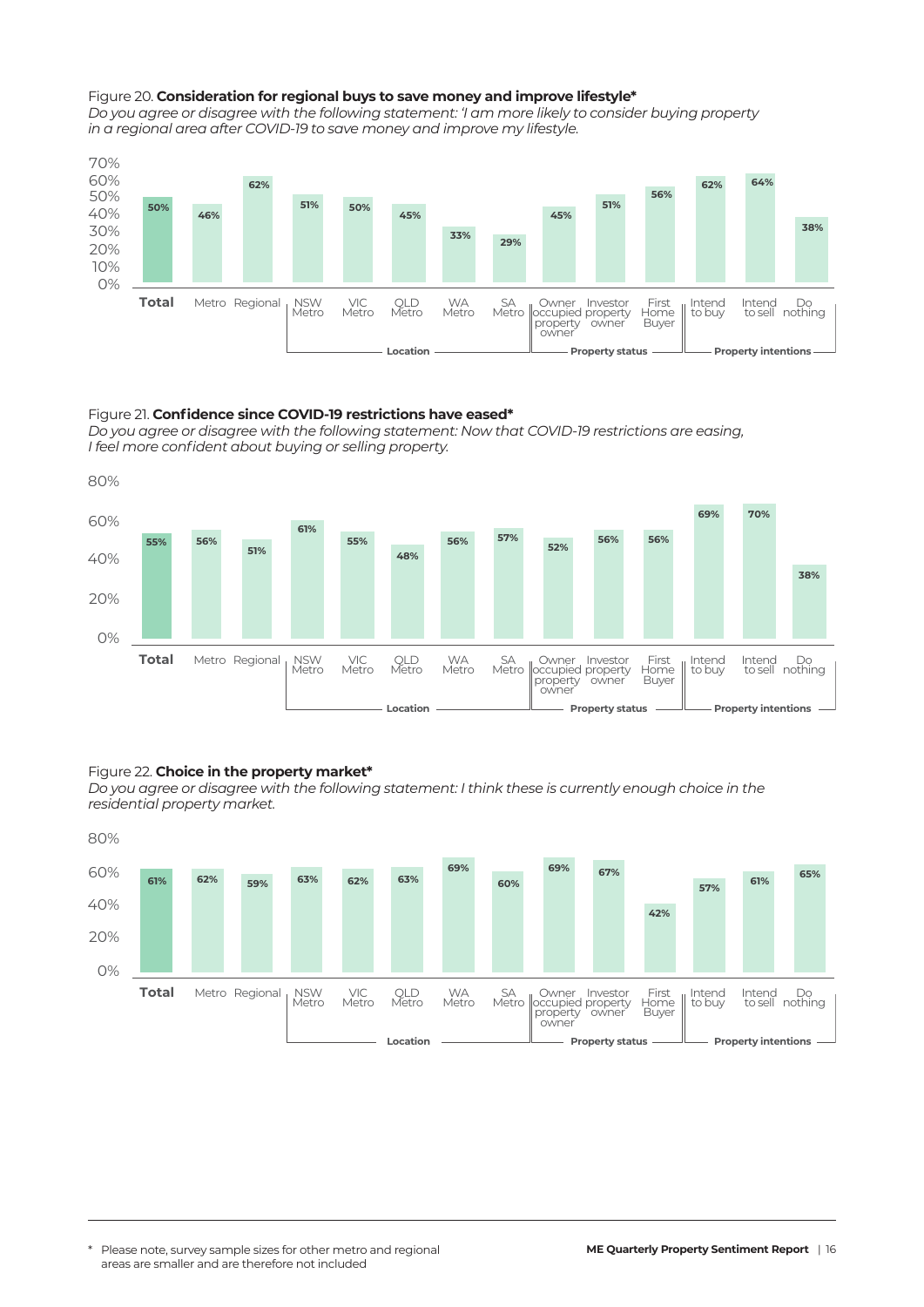#### Figure 23. **Deterred property investments due to more rental supply and falling rents\***

*Do you agree or disagree with the following statement: More supply in the rental market together with falling rents has deterred my property investment plans for now.*



#### Figure 24. **Support for landlords to reduce rent\***

*Do you agree or disagree with the following statement: Residential landlords will need to drop rents to attract tenants.*



Figure 25. **Spending on home furnishings, gardening and/or renovations since COVID-19\***  *Do you agree or disagree with the following statement: I am spending more on home furnishings, gardening and/or renovations since COVID-19.*



\* Please note, survey sample sizes for other metro and regional **ME Quarterly Property Sentiment Report** | 17 areas are smaller and are therefore not included